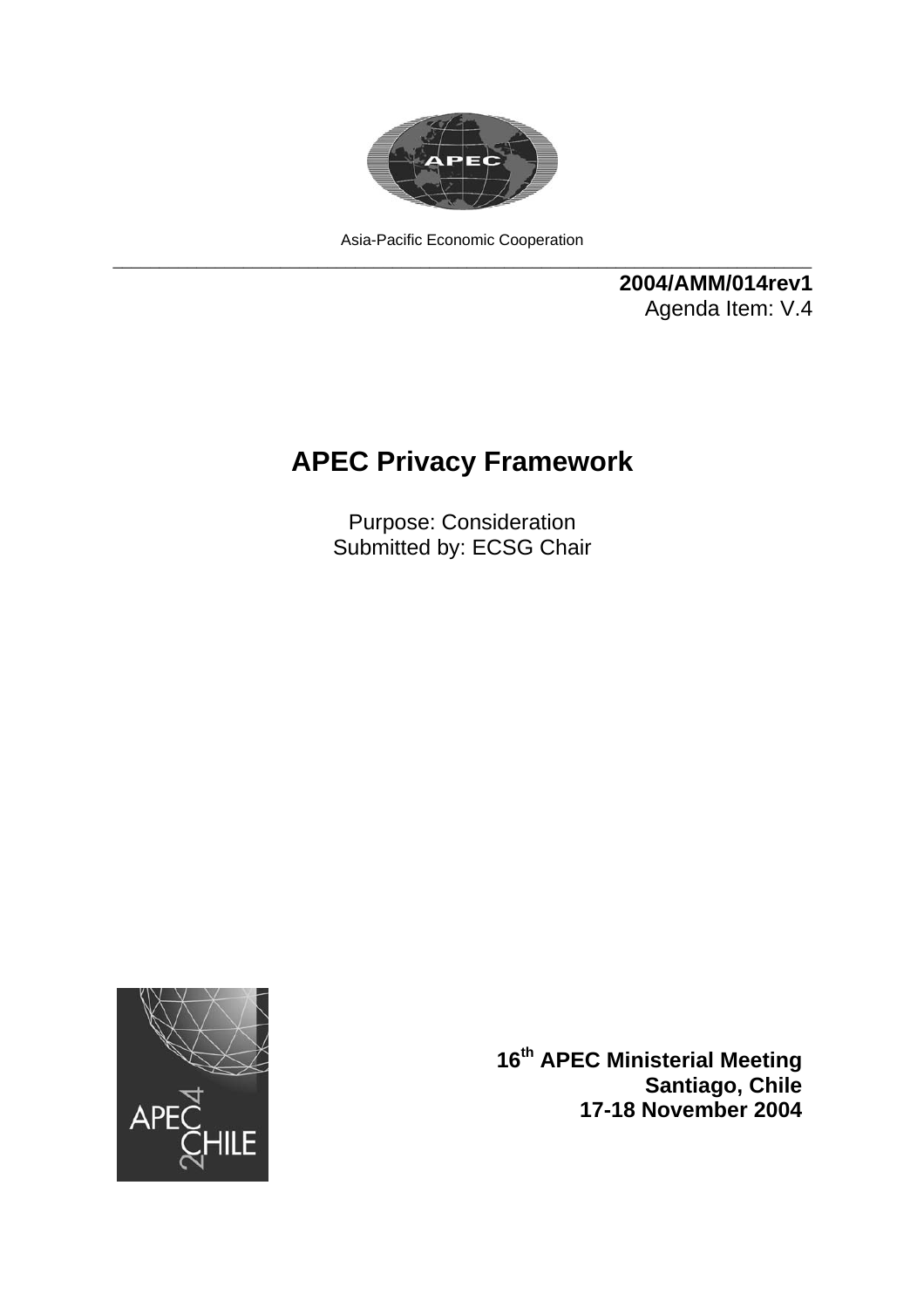# **APEC PRIVACY FRAMEWORK 29 OCTOBER 2004**

# **CONTENTS**

**\_\_\_\_\_\_\_\_\_\_\_\_\_\_\_\_\_\_\_\_\_\_\_\_\_\_\_\_\_\_\_\_\_\_\_\_\_\_\_\_\_\_\_\_** 

|                | <b>Part I.</b> Preamble           |
|----------------|-----------------------------------|
| Part II. Scope |                                   |
|                | Part III. APEC Privacy Principles |
|                | Part IV. Implementation           |

**\_\_\_\_\_\_\_\_\_\_\_\_\_\_\_\_\_\_\_\_\_\_\_\_\_\_\_\_\_\_\_\_\_\_\_\_\_\_\_\_\_\_\_\_**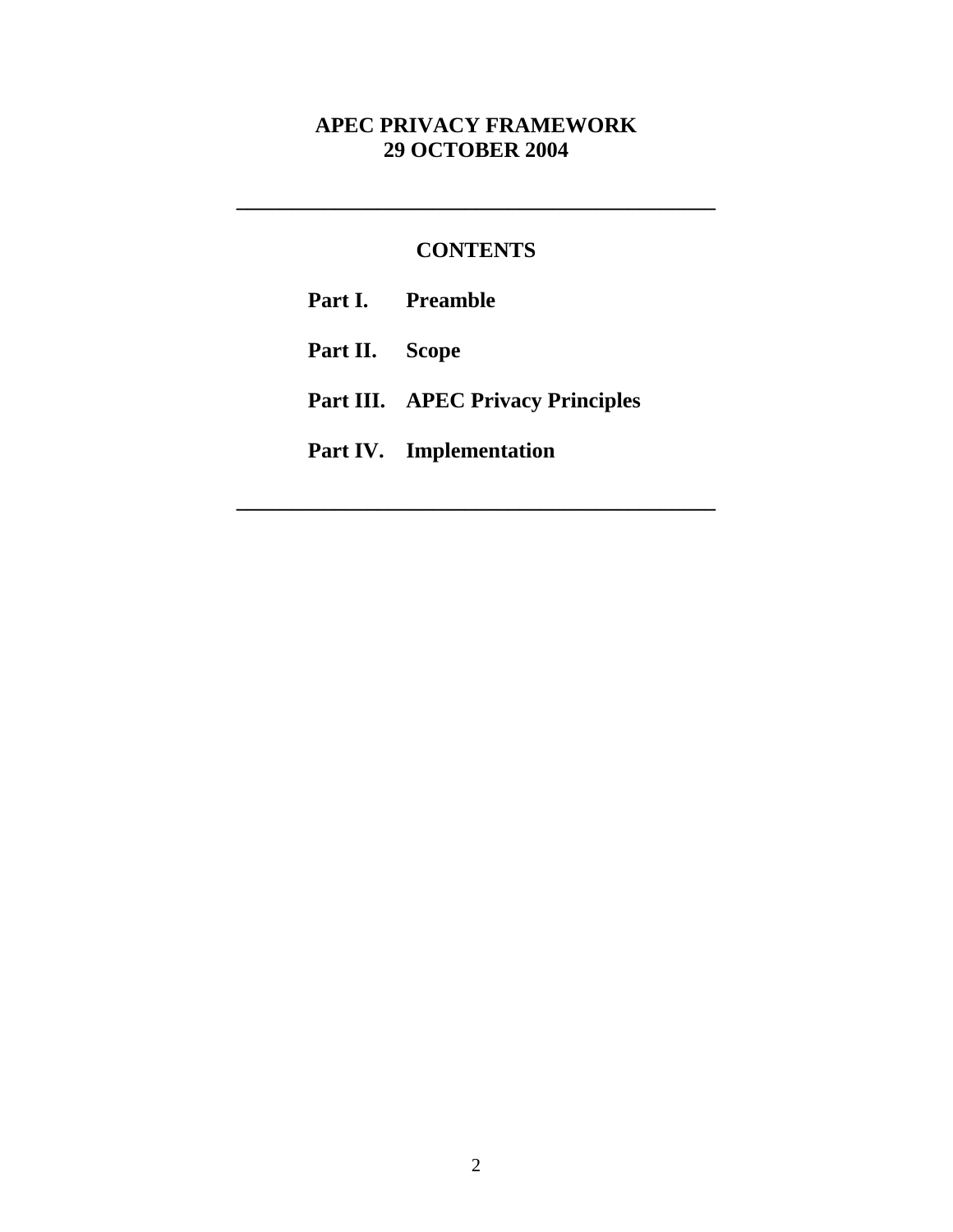# **APEC PRIVACY FRAMEWORK**

# **Part I. Preamble**

- 1. APEC economies recognize the importance of protecting information privacy and maintaining information flows among economies in the Asia Pacific region and among their trading partners. As APEC Ministers acknowledged in endorsing the 1998 Blueprint for Action on Electronic Commerce, the potential of electronic commerce cannot be realized without government and business cooperation "to develop and implement technologies and policies, which build trust and confidence in safe, secure and reliable communication, information and delivery systems, and which address issues including privacy...". The lack of consumer trust and confidence in the privacy and security of online transactions and information networks is one element that may prevent member economies from gaining all of the benefits of electronic commerce. APEC economies realize that a key part of efforts to improve consumer confidence and ensure the growth of electronic commerce must be cooperation to balance and promote both effective information privacy protection and the free flow of information in the Asia Pacific region.
- 2. Information and communications technologies, including mobile technologies, that link to the Internet and other information networks have made it possible to collect, store and access information from anywhere in the world. These technologies offer great potential for social and economic benefits for business, individuals and governments, including increased consumer choice, market expansion, productivity, education and product innovation. However, while these technologies make it easier and cheaper to collect, link and use large quantities of information, they also often make these activities undetectable to individuals. Consequently, it can be more difficult for individuals to retain a measure of control over their personal information. As a result, individuals have become concerned about the harmful consequences that may arise from the misuse of their information. Therefore, there is a need to promote and enforce ethical and trustworthy information practices in on- and off-line contexts to bolster the confidence of individuals and businesses.
- 3. As both business operations and consumer expectations continue to shift due to changes in technology and the nature of information flows, businesses and other organizations require simultaneous input and access to data 24-hours a day in order to meet customer and societal needs, and to provide efficient and cost-effective services. Regulatory systems that unnecessarily restrict this flow or place burdens on it have adverse implications for global business and economies. Therefore, in promoting and enforcing ethical information practices, there is also a need to develop systems for protecting information privacy that account for these new realities in the global environment.
- 4. APEC economies endorse the principles-based APEC Privacy Framework as an important tool in encouraging the development of appropriate information privacy protections and ensuring the free flow of information in the Asia Pacific region.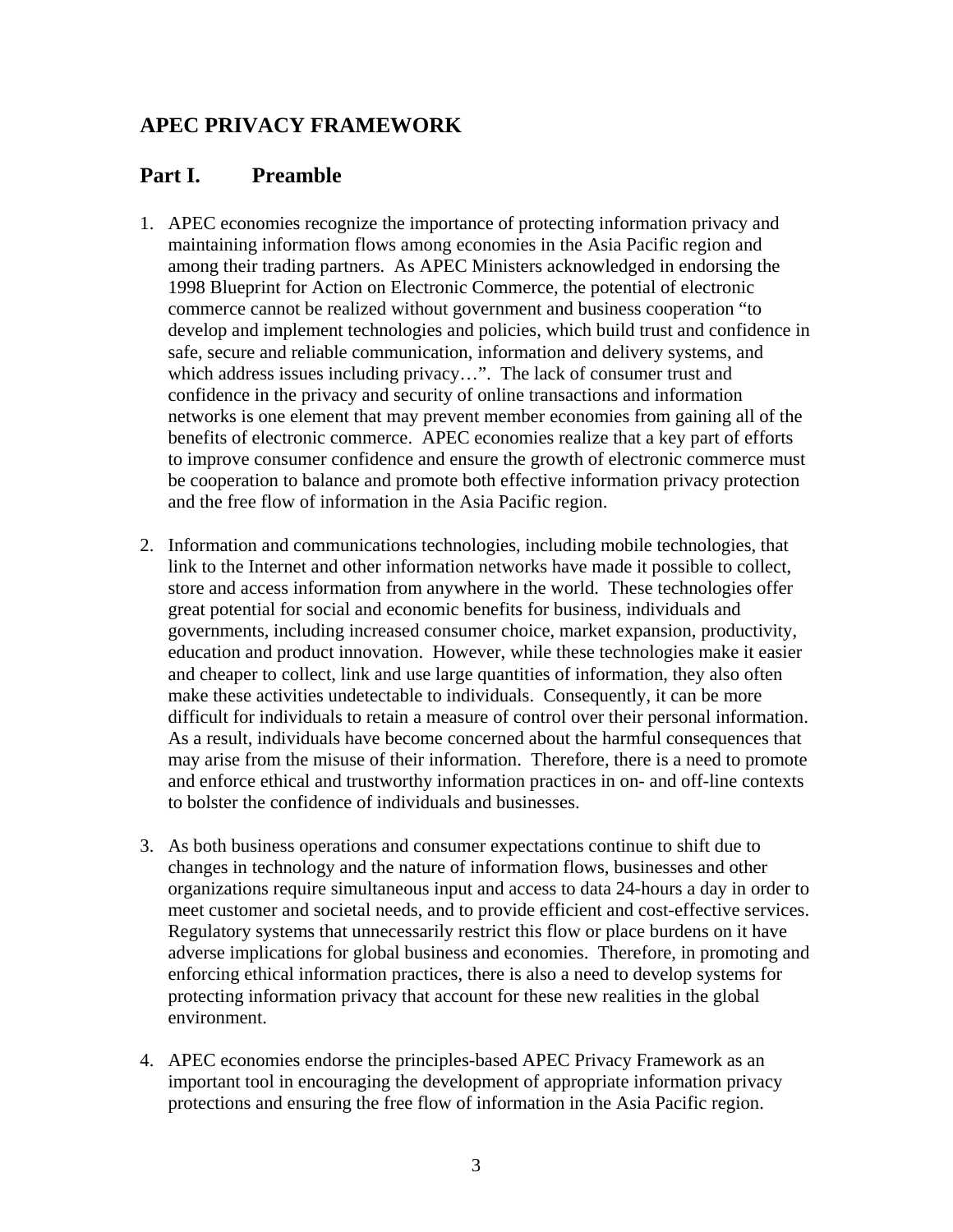- 5. This Framework, which aims at promoting electronic commerce throughout the Asia Pacific region, is consistent with the core values of the OECD's 1980 Guidelines on the Protection of Privacy and Trans-Border Flows of Personal Data (OECD Guidelines)<sup>1</sup>, and reaffirms the value of privacy to individuals and to the information society.
- 6. The Framework specifically addresses these foundation concepts, as well as issues of particular relevance to APEC member economies. Its distinctive approach is to focus attention on practical and consistent information privacy protection within this context. In so doing, it balances information privacy with business needs and commercial interests, and at the same time, accords due recognition to cultural and other diversities that exist within member economies.
- 7. The Framework is intended to provide clear guidance and direction to businesses in APEC economies on common privacy issues and the impact of privacy issues upon the way legitimate businesses are conducted. It does so by highlighting the reasonable expectations of the modern consumer that businesses will recognize their privacy interests in a way that is consistent with the Principles outlined in this Framework.
- 8. Finally, this Framework on information privacy protection was developed in recognition of the importance of:
	- Developing appropriate privacy protections for personal information, particularly from the harmful consequences of unwanted intrusions and the misuse of personal information;
	- Recognizing the free flow of information as being essential for both developed and developing market economies to sustain economic and social growth;
	- Enabling global organizations that collect, access, use or process data in APEC member economies to develop and implement uniform approaches within their organizations for global access to and use of personal information;
	- Enabling enforcement agencies to fulfill their mandate to protect information privacy; and,
	- Advancing international mechanisms to promote and enforce information privacy and to maintain the continuity of information flows among APEC economies and with their trading partners.

 $\overline{a}$ 

<sup>&</sup>lt;sup>1</sup> The 1980 OECD Guidelines were drafted at a high level that makes them still relevant today. In many ways, the OECD Guidelines represent the international consensus on what constitutes honest and trustworthy treatment of personal information.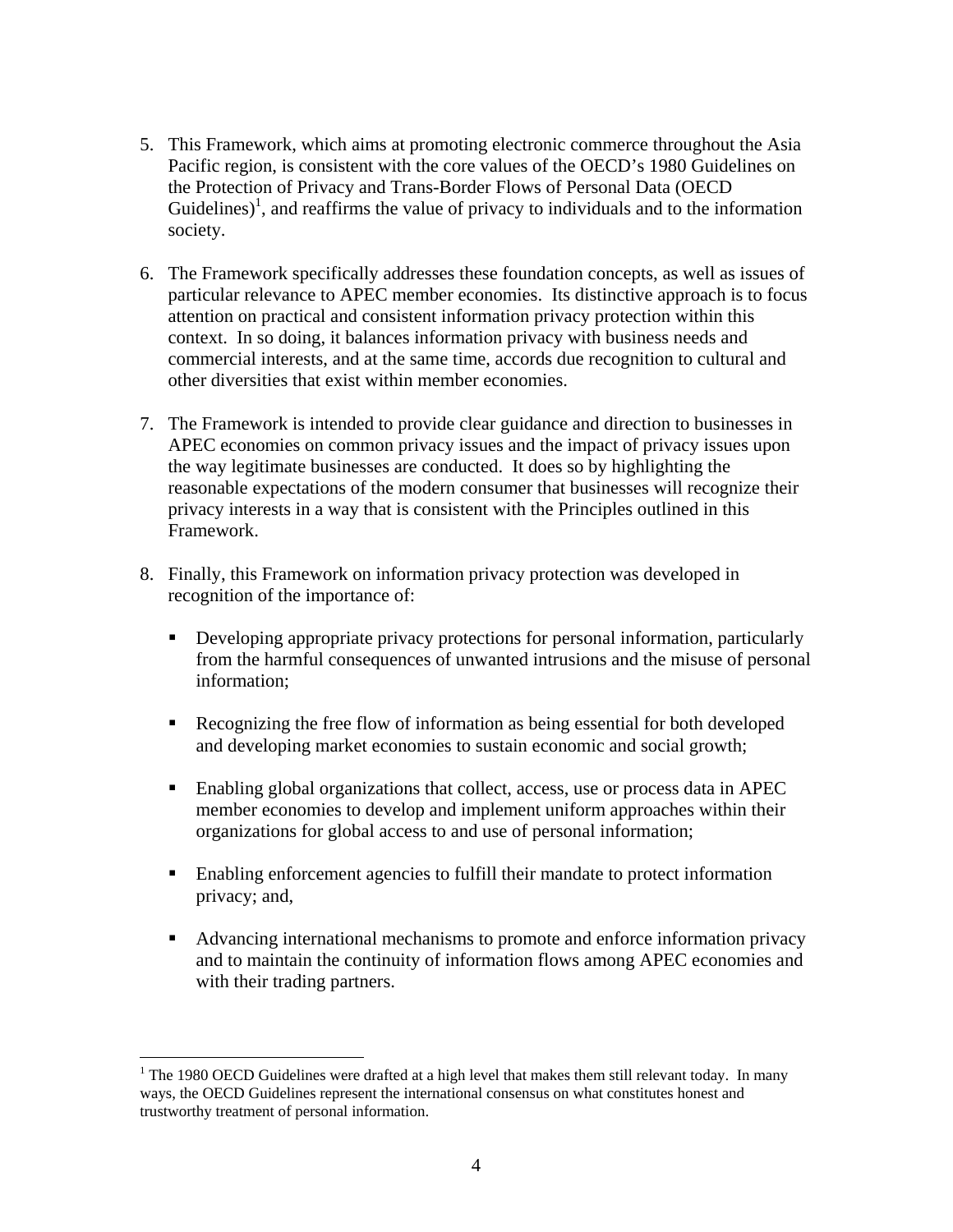# **Part II. Scope**

The purpose of Part II of the APEC Privacy Framework is to make clear the extent of coverage of the Principles.

# **Definitions**

- 9. personal information means any information about an identified or identifiable individual
- 9. The Principles have been drafted against a background in which some economies have well-established privacy laws and/or practices while others may be considering the issues. Of those with already settled policies, not all treat personal information in exactly the same way. Some, for example, may draw distinctions between information that is readily searchable and other information. Despite these differences, this Framework has been drafted to promote a consistent approach among the information privacy regimes of APEC economies.

This Framework is intended to apply to information about natural living persons, not legal persons. The APEC Privacy Framework applies to personal information, which is information that can be used to identify an individual. It also includes information that would not meet this criteria alone, but when put together with other information would identify an individual.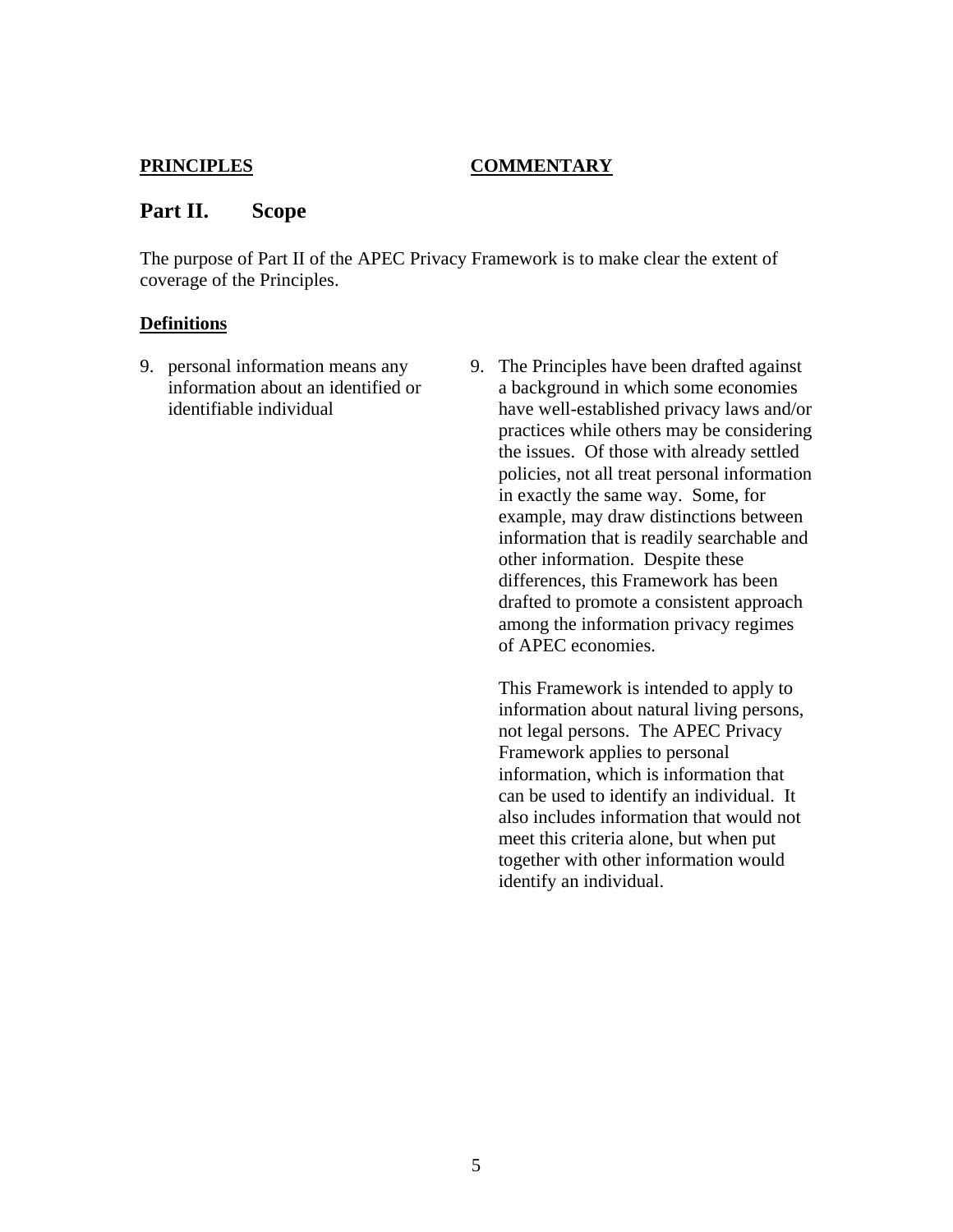10. **personal information controller** means a person or organization who controls the collection, holding, processing or use of personal information. It includes a person or organization who instructs another person or organization to collect, hold, process, use, transfer or disclose personal information on his or her behalf, but excludes a person or organization who performs such functions as instructed by another person or organization. It also excludes an individual who collects, holds, processes or uses personal information in connection with the individual's personal, family or household affairs.

- 11. **publicly available information** means personal information about an individual that the individual
	- knowingly makes or permits to be made available to the public, or is legally obtained and accessed from:
	- b) government records that are available to the public;
	- c) journalistic reports; or
	- d) information required by law to be made available to the public.

### **PRINCIPLES COMMENTARY**

10. The APEC Privacy Framework applies to persons or organizations in the public and private sectors who control the collection, holding, processing, use, transfer or disclosure of personal information. Individual economies' definitions of personal information controller may vary. However, APEC economies agree that for the purposes of this Framework, where a person or organization instructs another person or organization to collect, hold, use, process, transfer or disclose personal information on its behalf, the instructing person or organization is the personal information controller and is responsible for ensuring compliance with the Principles.

Individuals will often collect, hold and use personal information for personal, family or household purposes. For example, they often keep address books and phone lists or prepare family newsletters. The Framework is not intended to apply to such personal, family or household activities.

11. The APEC Privacy Framework has limited application to publicly available information. Notice and choice requirements, in particular, often are superfluous where the information is already publicly available, and the personal information controller does not collect the information directly from the individual concerned. Publicly available information may be contained in government records that are available to the public, such as registers of people who are entitled to vote, or in news items broadcast or published by the news media.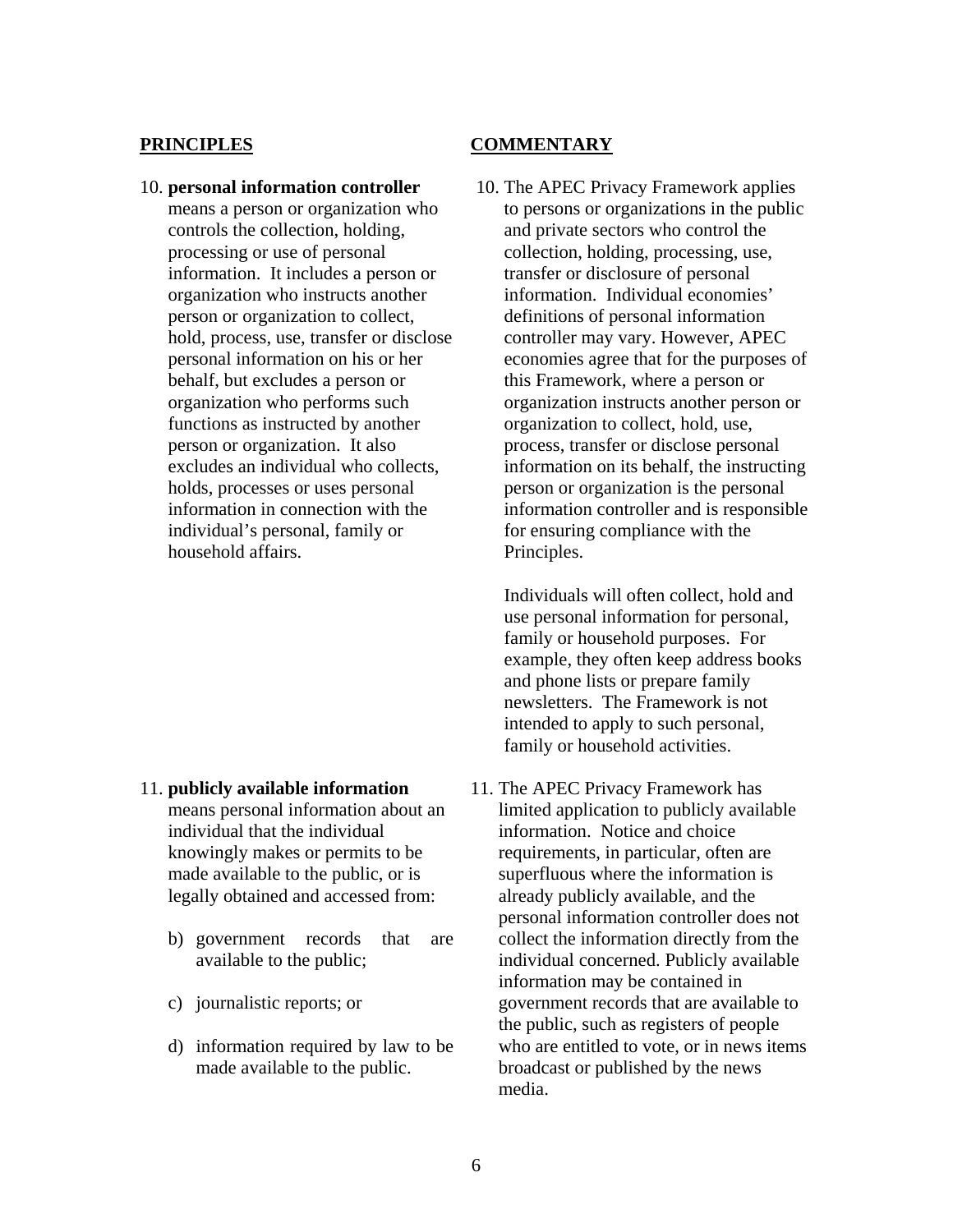#### **Application**

12. In view of the differences in social, cultural, economic and legal backgrounds of each member economy, there should be flexibility in implementing these Principles.

- 13. Exceptions to these Principles contained in Part III of this Framework, including those relating to national sovereignty, national security, public safety and public policy should be:
	- a) limited and proportional to meeting the objectives to which the exceptions relate; and,
	- b) (i) made known to the public; or,
		- (ii) in accordance with law.
- 12. Although it is not essential for electronic commerce that all laws and practices within APEC be identical in all respects, including the coverage of personal information, compatible approaches to information privacy protection among APEC economies will greatly facilitate international commerce. These Principles recognize that fact, but also take into account social, cultural and other differences among economies. They focus on those aspects of privacy protection that are of the most importance to international commerce.
- 13. The Principles contained in Part III of the APEC Privacy Framework should be interpreted as a whole rather than individually, as there is a close relationship among them. For example, the Use Principle is closely related to both the Notice and Choice Principles. Economies implementing the Framework at a domestic level may adopt suitable exceptions that suit their particular domestic circumstances.

Although recognizing the importance of governmental respect for privacy, this Framework is not intended to impede governmental activities authorized by law when taken to protect national security, public safety, national sovereignty or other public policy. Nonetheless, Economies should take into consideration the impact of these activities upon the rights, responsibilities and legitimate interests of individuals and organizations.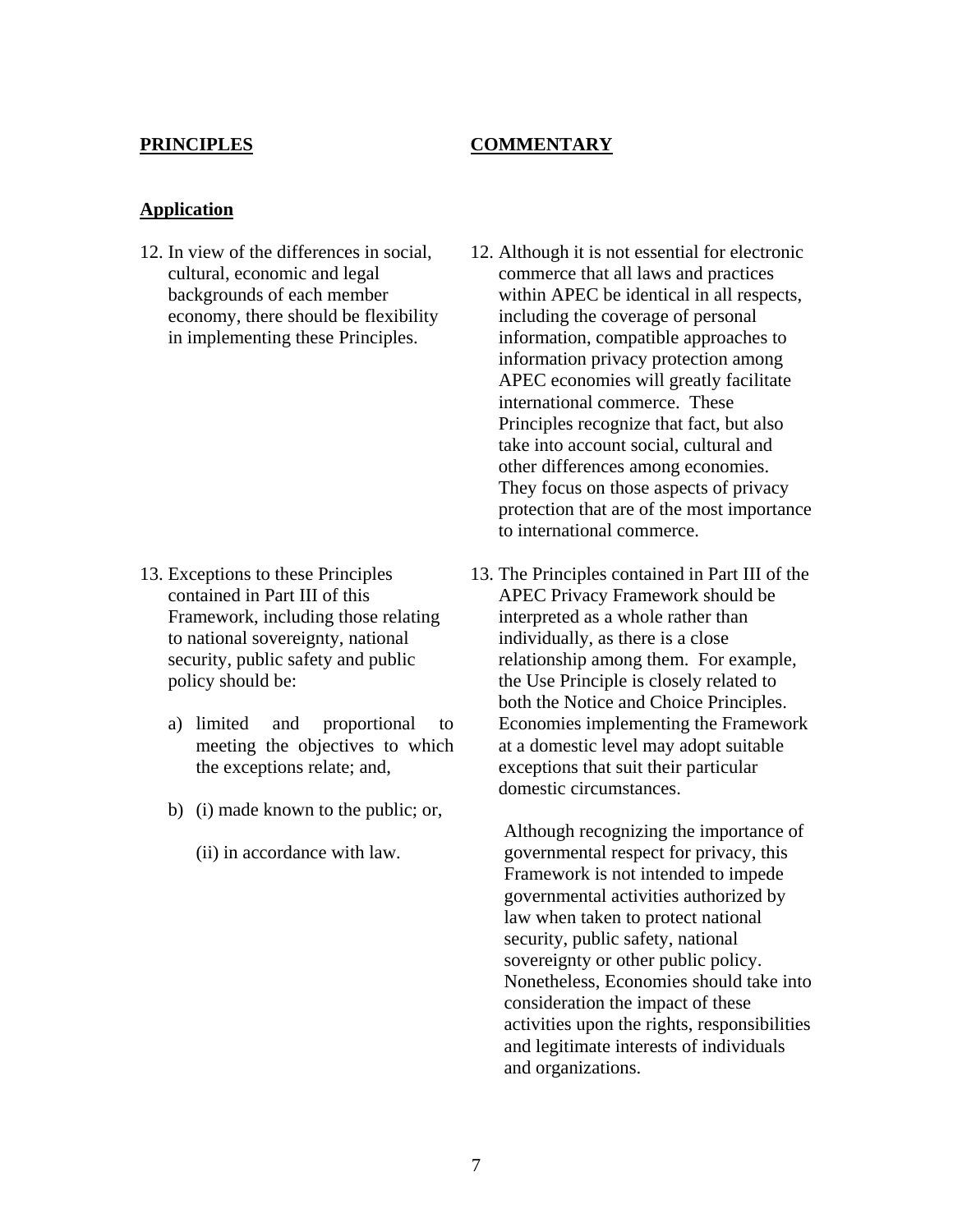# **Part III. APEC Information Privacy Principles**

#### **I. Preventing Harm**

- 14. Recognizing the interests of the individual to legitimate expectations of privacy, personal information protection should be designed to prevent the misuse of such information. Further, acknowledging the risk that harm may result from such misuse of personal information, specific obligations should take account of such risk, and remedial measures should be proportionate to the likelihood and severity of the harm threatened by the collection, use and transfer of personal information.
- 14. The Preventing Harm Principle recognizes that one of the primary objectives of the APEC Privacy Framework is to prevent misuse of personal information and consequent harm to individuals. Therefore, privacy protections, including self-regulatory efforts, education and awareness campaigns, laws, regulations, and enforcement mechanisms, should be designed to prevent harm to individuals from the wrongful collection and misuse of their personal information. Hence, remedies for privacy infringements should be designed to prevent harms resulting from the wrongful collection or misuse of personal information, and should be proportionate to the likelihood and severity of any harm threatened by the collection or use of personal information.

#### **II. Notice**

- 15. Personal information controllers should provide clear and easily accessible statements about their practices and policies with respect to personal information that should include:
	- a) the fact that personal information is being collected;
- 15-17. The Notice Principle is directed towards ensuring that individuals are able to know what information is collected about them and for what purpose it is to be used. By providing notice, personal information controllers may enable an individual to make a more informed decision about interacting with the organization. One common method of compliance with this Principle is for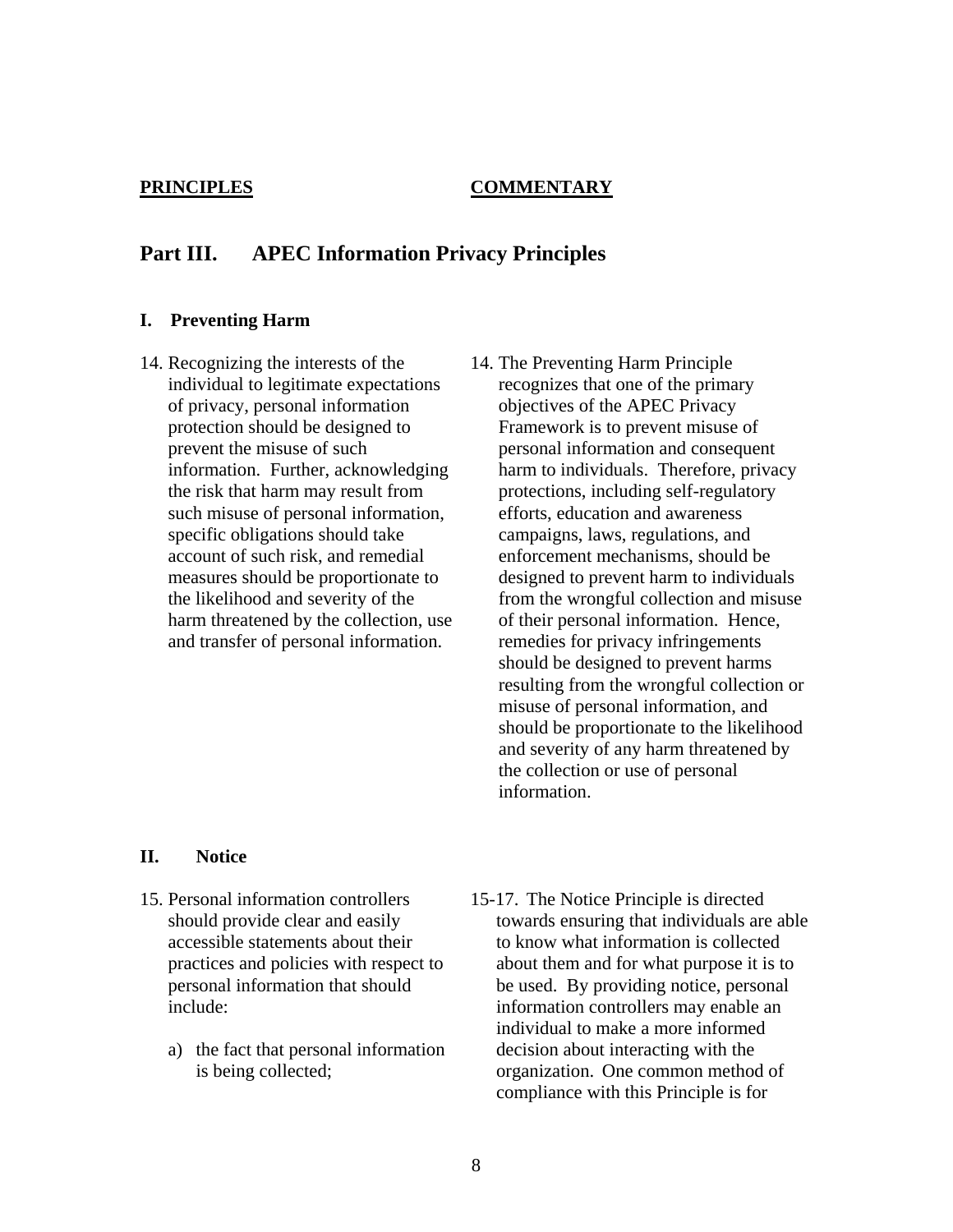- b) the purposes for which personal information is collected;
- c) the types of persons or organizations to whom personal information might be disclosed;
- d) the identity and location of the personal information controller, including information on how to contact them about their practices and handling of personal information;
- e) the choices and means the personal information controller offers individuals for limiting the use and disclosure of, and for accessing and correcting, their personal information.
- 16. All reasonably practicable steps shall be taken to ensure that such notice is provided either before or at the time of collection of personal information. Otherwise, such notice should be provided as soon after as is practicable.
- 17. It may not be appropriate for personal information controllers to provide notice regarding the collection and use of publicly available information.

personal information controllers to post notices on their Web sites. In other situations, placement of notices on intranet sites or in employee handbooks, for example, may be appropriate.

The requirement in this Principle relating to when notice should be provided is based on a consensus among APEC member economies. APEC member economies agree that good privacy practice is to inform relevant individuals at the time of, or before, information is collected about them. At the same time, the Principle also recognizes that there are circumstances in which it would not be practicable to give notice at or before the time of collection, such as in some cases where electronic technology automatically collects information when a prospective customer initiates contact, as is often the case with the use of cookies.

Moreover, where personal information is not obtained directly from the individual, but from a third party, it may not be practicable to give notice at or before the time of collection of the information. For example, when an insurance company collects employees' information from an employer in order to provide medical insurance services, it may not be practicable for the insurance company to give notice at or before the time of collection of the employees' personal information.

Additionally, there are situations in which it would not be necessary to provide notice, such as in the collection and use of publicly available information, or of business contact information and other professional information that identifies an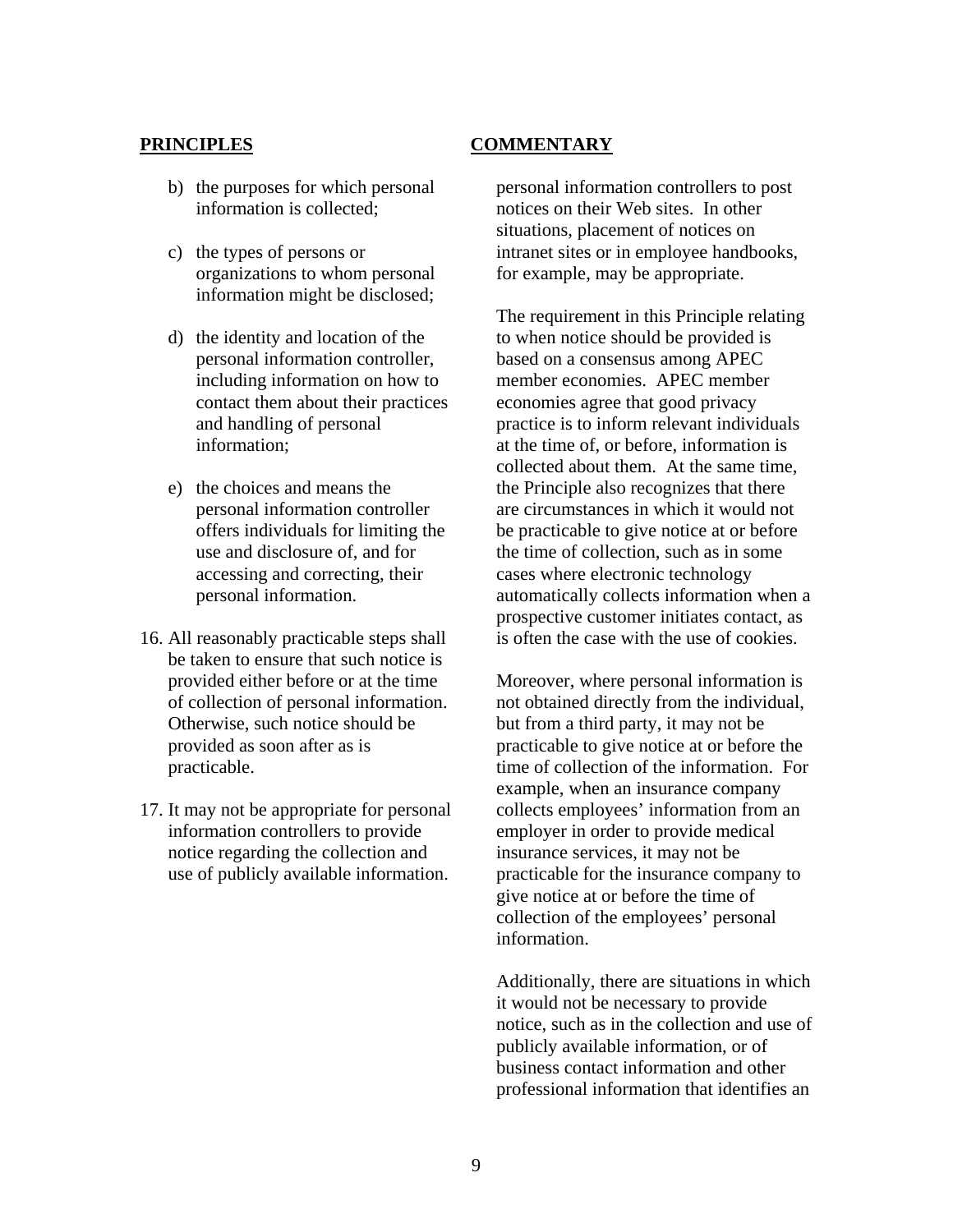individual in his or her professional capacity in a business context. For example, if an individual gives his or her business card to another individual in the context of a business relationship, the individual would not expect that notice would be provided regarding the collection and normal use of that information.

Further, if colleagues who work for the same company as the individual, were to provide the individual's business contact information to potential customers of that company, the individual would not have an expectation that notice would be provided regarding the transfer or the expected use of that information.

### **III. Collection Limitation**

- 18. The collection of personal information should be limited to information that is relevant to the purposes of collection and any such information should be obtained by lawful and fair means, and where appropriate, with notice to, or consent of, the individual concerned.
- 18. This Principle limits collection of information by reference to the purposes for which it is collected. The collection of the information should be relevant to such purposes, and proportionality to the fulfillment of such purposes may be a factor in determining what is relevant.

This Principle also provides that collection methods must be lawful and fair. So, for example, obtaining personal information under false pretenses (e.g., where an organization uses telemarketing calls, print advertising, or email to fraudulently misrepresent itself as another company in order to deceive consumers and induce them to disclose their credit card numbers, bank account information or other sensitive personal information) may in many economies be considered unlawful. Therefore, even in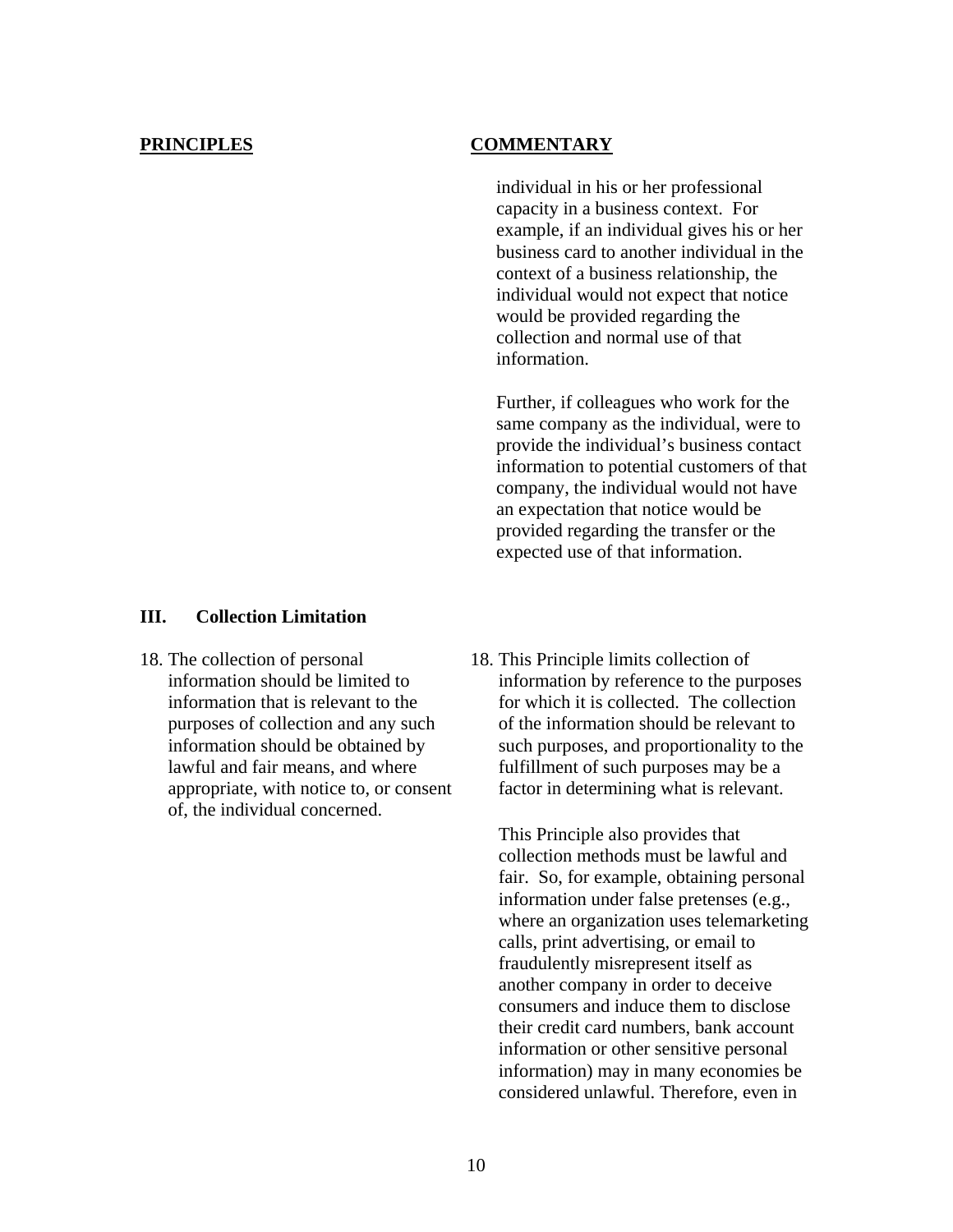those economies where there is no explicit law against these specific methods, they may be considered an unfair means of collection.

The Principle also recognizes that there are circumstances where providing notice to, or obtaining consent of, individuals would be inappropriate. For example, in a situation where there is an outbreak of food poisoning, it would be appropriate for the relevant health authorities to collect the personal information of patrons from restaurants without providing notice to or obtaining the consent of individuals in order to tell them about the potential health risk.

### **IV. Uses of Personal Information**

- 19. Personal information collected should be used only to fulfill the purposes of collection and other compatible or related purposes except:
	- a) with the consent of the individual whose personal information is collected;
	- b) when necessary to provide a service or product requested by the individual; or,
	- c) by the authority of law and other legal instruments, proclamations and pronouncements of legal effect.
- 19. The Use Principle limits the use of personal information to fulfilling the purposes of collection and other compatible or related purposes. For the purposes of this Principle, "uses of personal information" includes the transfer or disclosure of personal information.

Application of this Principle requires consideration of the nature of the information, the context of collection and the intended use of the information. The fundamental criterion in determining whether a purpose is compatible with or related to the stated purposes is whether the extended usage stems from or is in furtherance of such purposes. The use of personal information for "compatible or related purposes" would extend, for example, to matters such as the creation and use of a centralized database to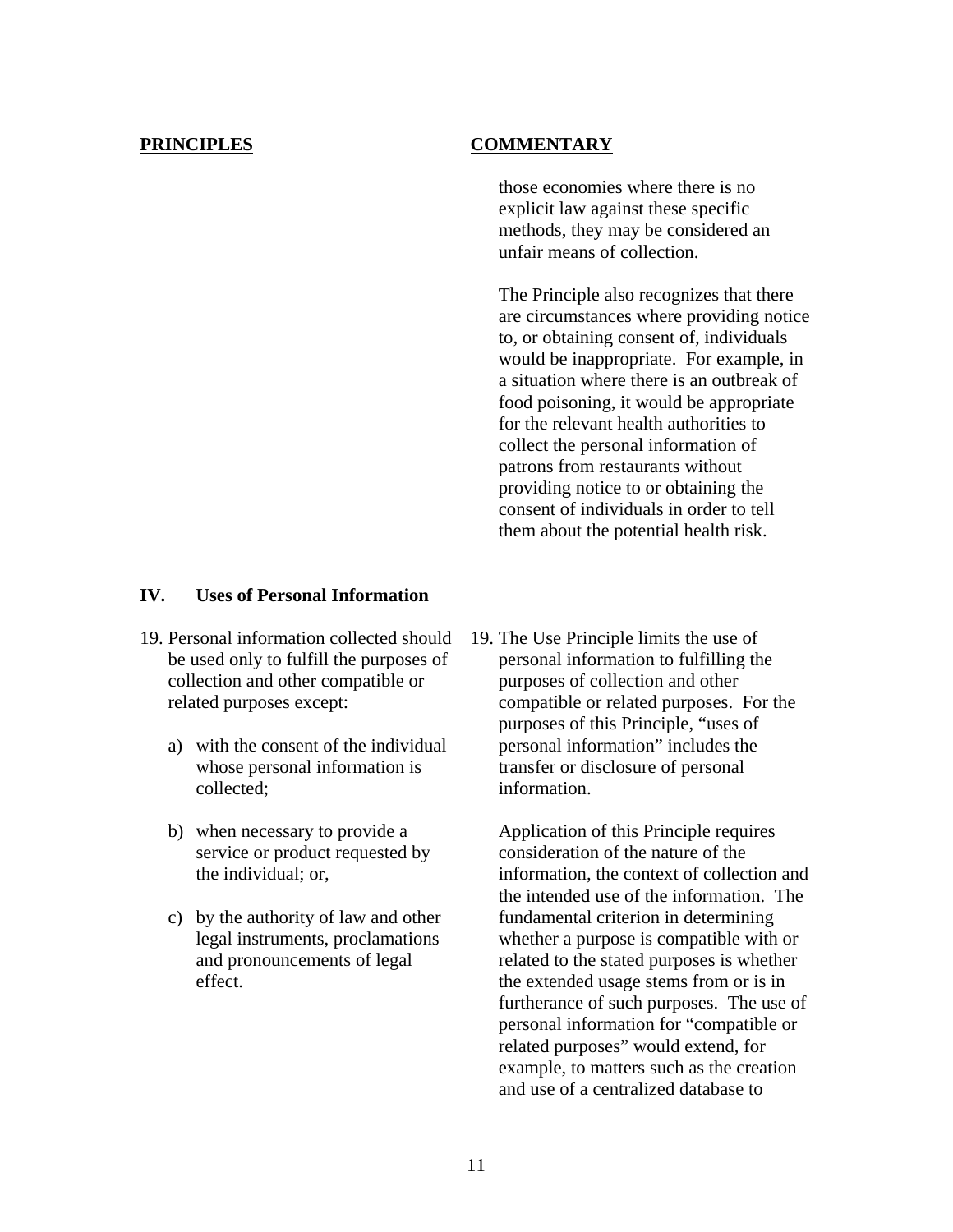manage personnel in an effective and efficient manner; the processing of employee payrolls by a third party; or, the use of information collected by an organization for the purpose of granting credit for the subsequent purpose of collecting debt owed to that organization.

### **V. Choice**

- 20. Where appropriate, individuals should be provided with clear, prominent, easily understandable, accessible and affordable mechanisms to exercise choice in relation to the collection, use and disclosure of their personal information. It may not be appropriate for personal information controllers to provide these mechanisms when collecting publicly available information.
- 20. The general purpose of the Choice Principle is to ensure that individuals are provided with choice in relation to collection, use, transfer and disclosure of their personal information. Whether the choice is conveyed electronically, in writing or by other means, notice of such choice should be clearly worded and displayed clearly and conspicuously. By the same token, the mechanisms for exercising choice should be accessible and affordable to individuals. Ease of access and convenience are factors that should be taken into account.

Where an organization provides information on available mechanisms for exercising choice that is specifically tailored to individuals in an APEC member economy or national group, this may require that the information be conveyed in an "easily understandable" or particular way appropriate to members of that group (e.g., in a particular language). However if the communication is not directed to any particular economy or national group other than the one where the organization is located, this requirement will not apply.

This Principle also recognizes, through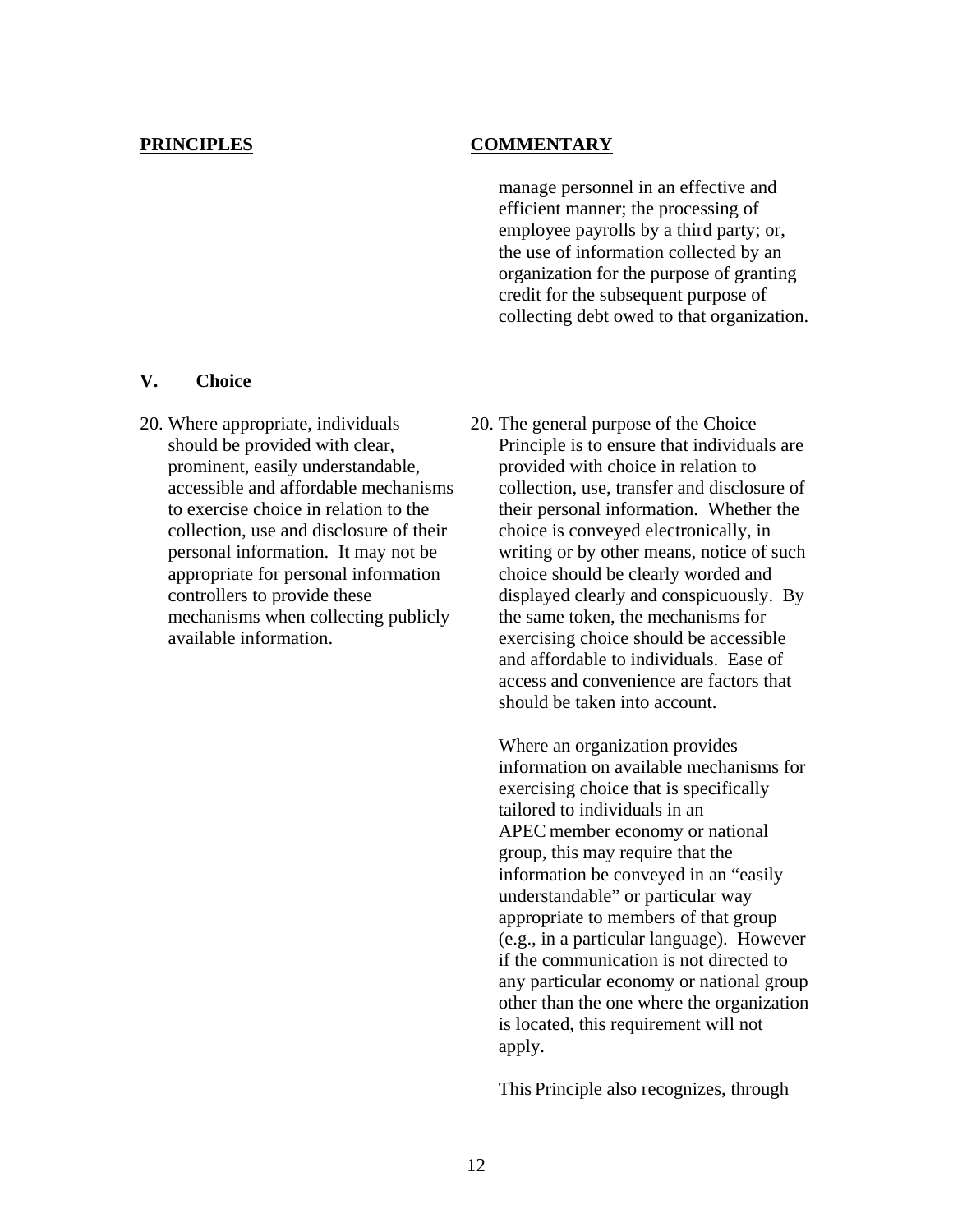the introductory words "where appropriate", that there are certain situations where consent may be clearly implied or where it would not be necessary to provide a mechanism to exercise choice.

As is specified in the Principle, APEC member economies agree that in many situations it would not be necessary or practicable to provide a mechanism to exercise choice when collecting publicly available information. For example, it would not be necessary to provide a mechanism to exercise choice to individuals when collecting their name and address from a public record or a newspaper.

In addition to situations involving publicly available information, APEC member economies also agreed that in specific and limited circumstances it would not be necessary or practicable to provide a mechanism to exercise choice when collecting, using, transferring or disclosing other types of information. For example, when business contact information or other professional information that identifies an individual in his or her professional capacity is being exchanged in a business context it is generally impractical or unnecessary to provide a mechanism to exercise choice, as in these circumstances individuals would expect that their information be used in this way.

Further, in certain situations, it would not be practicable for employers to be subject to requirements to provide a mechanism to exercise choice related to the personal information of their employees when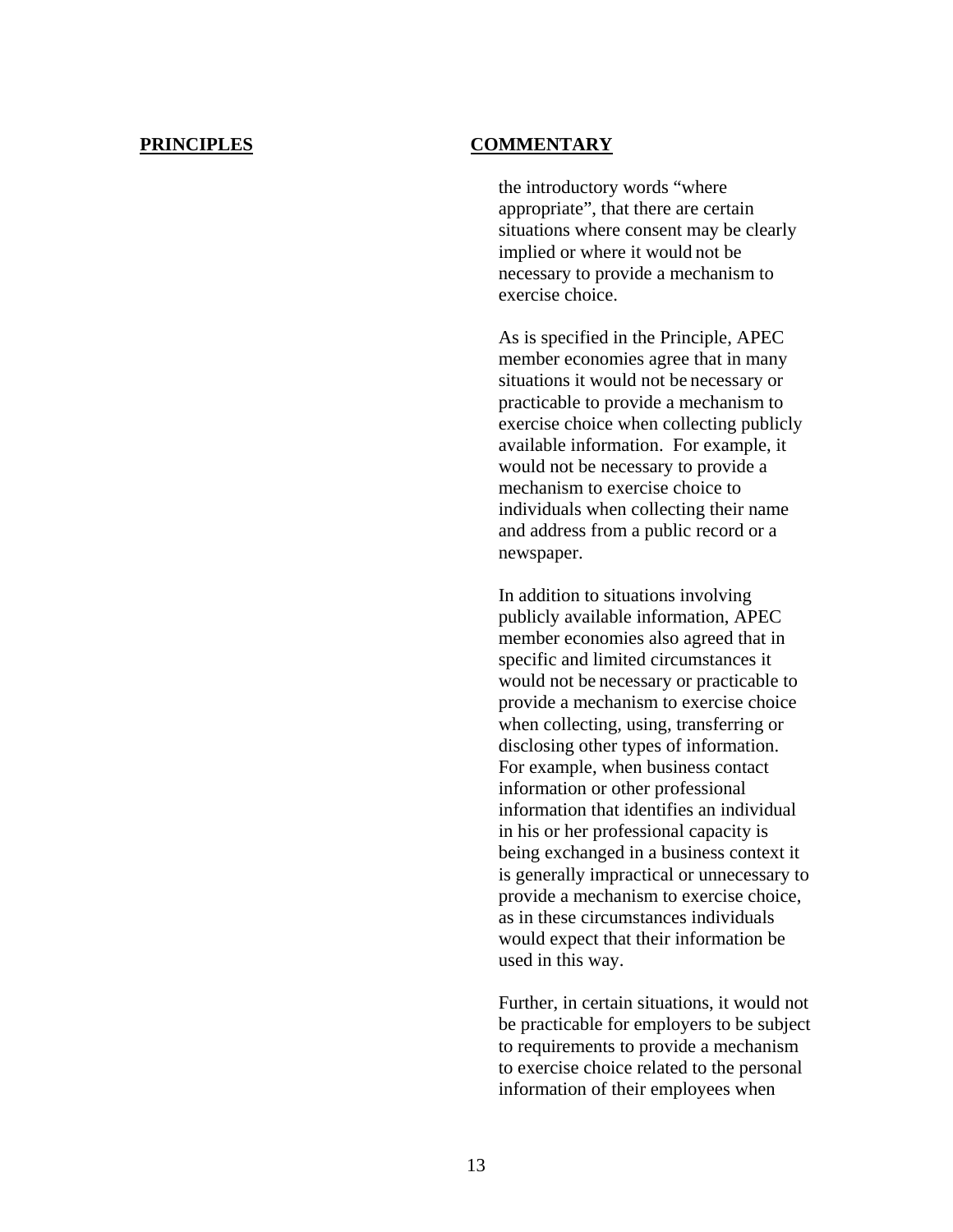using such information for employment purposes. For example, if an organization has decided to centralize human resources information, that organization should not be required to provide a mechanism to exercise choice to its employees before engaging in such an activity.

### **VI. Integrity of Personal Information**

- 21. Personal information should be accurate, complete and kept up-todate to the extent necessary for the purposes of use.
- 21. This Principle recognizes that a personal information controller is obliged to maintain the accuracy and completeness of records and keep them up to date. Making decisions about individuals based on inaccurate, incomplete or out of date information may not be in the interests of individuals or organizations. This Principle also recognizes that these obligations are only required to the extent necessary for the purposes of use.

#### **VII. Security Safeguards**

- 22. Personal information controllers should protect personal information that they hold with appropriate safeguards against risks, such as loss or unauthorized access to personal information, or unauthorized destruction, use, modification or disclosure of information or other misuses. Such safeguards should be proportional to the likelihood and severity of the harm threatened, the sensitivity of the information and the context in which it is held, and should be subject to periodic review and reassessment.
- 22. This Principle recognizes that individuals who entrust their information to another are entitled to expect that their information be protected with reasonable security safeguards.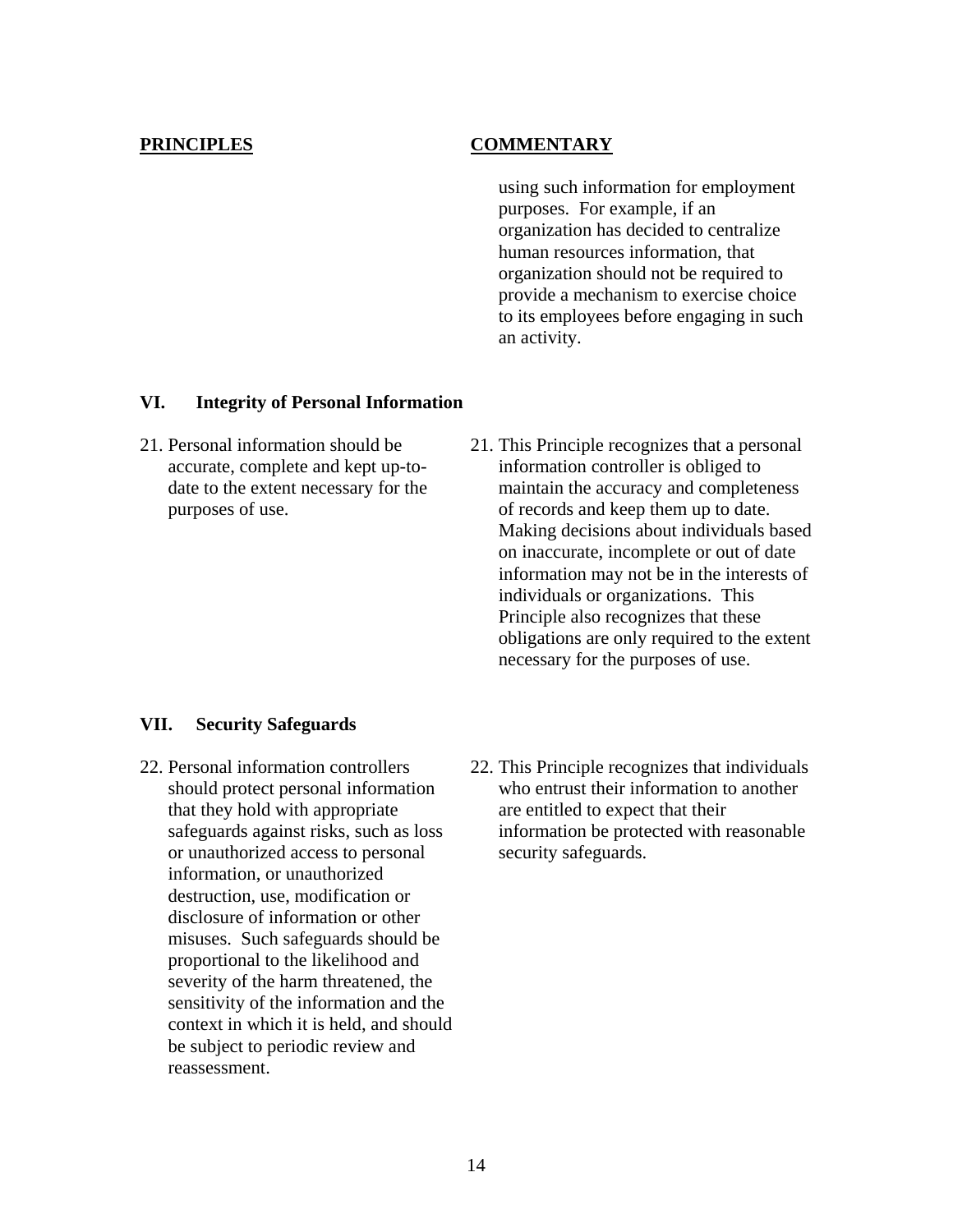### **VIII. Access and Correction**

23. Individuals should be able to:

- a) obtain from the personal information controller confirmation of whether or not the personal information controller holds personal information about them;
- b) have communicated to them, after having provided sufficient proof of their identity, personal information about them;
	- i. within a reasonable time;
	- ii. at a charge, if any, that is not excessive;
	- iii. in a reasonable manner;
	- iv. in a form that is generally understandable; and,
- c) challenge the accuracy of information relating to them and, if possible and as appropriate, have the information rectified, completed, amended or deleted.
- 24. Such access and opportunity for correction should be provided except where:
	- (i) the burden or expense of doing so would be unreasonable or disproportionate to the risks to the individual's privacy in the case in question;
	- (ii) the information should not be disclosed due to legal or security reasons or to protect

23-25. The ability to access and correct personal information, while generally regarded as a central aspect of privacy protection, is not an absolute right. This Principle includes specific conditions for what would be considered reasonable in the provision of access, including conditions related to timing, fees, and the manner and form in which access would be provided. What is to be considered reasonable in each of these areas will vary from one situation to another depending on circumstances, such as the nature of the information processing activity. Access will also be conditioned by security requirements that preclude the provision of direct access to information and will require sufficient proof of identity prior to provision of access.

> Access must be provided in a reasonable manner and form. A reasonable manner should include the normal methods of interaction between organizations and individuals. For example, if a computer was involved in the transaction or request, and the individual's email address is available, email would be considered "a reasonable manner" to provide information. Organizations that have transacted with an individual may reasonably be expected to answer requests in a form that is similar to what has been used in prior exchanges with said individual or in the form that is used and available within the organization, but should not be understood to require separate language translation or conversion of code into text.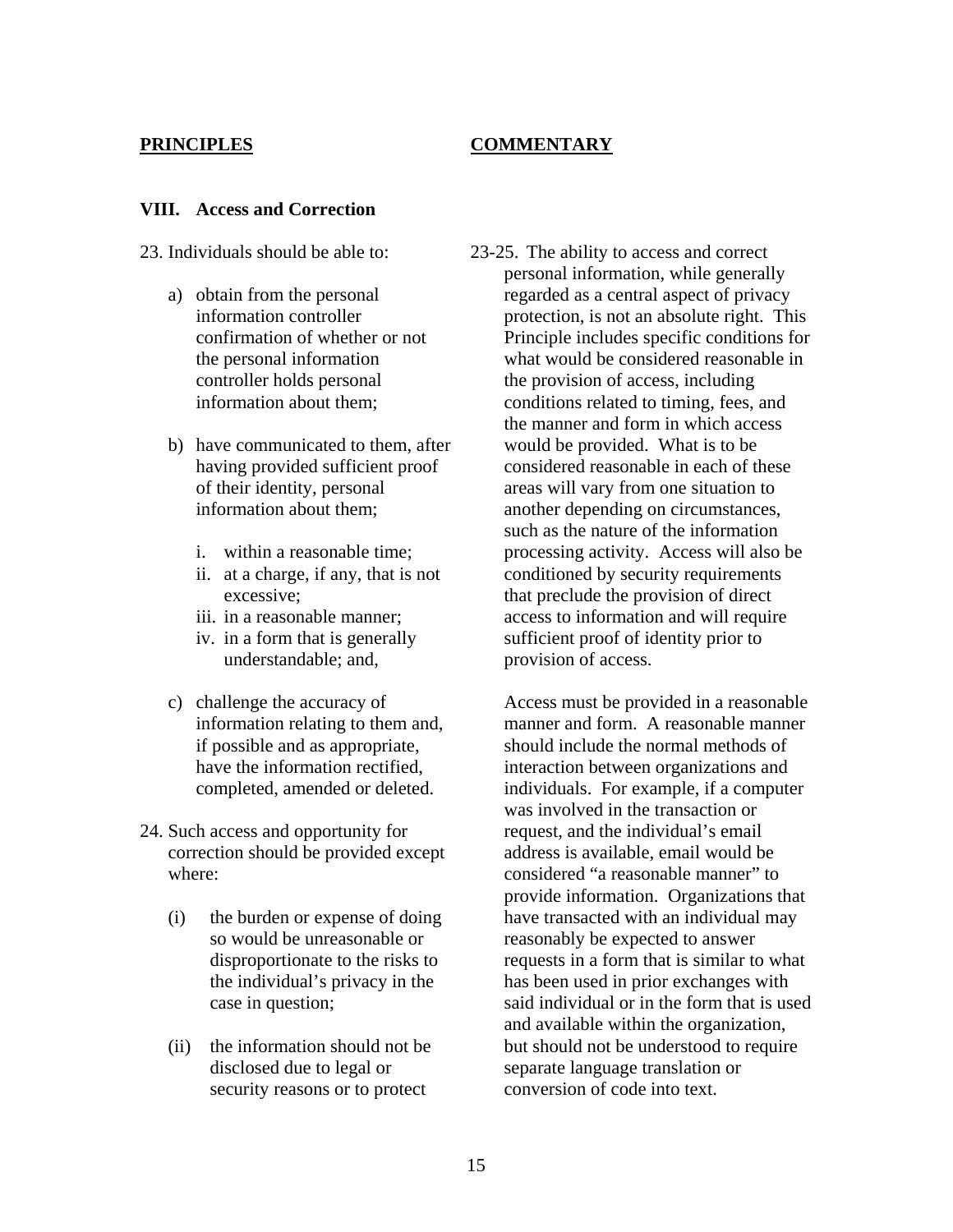confidential commercial information; or

- (iii) the information privacy of persons other than the individual would be violated.
- 25. If a request under (a) or (b) or a challenge under (c) is denied, the individual should be provided with reasons why and be able to challenge such denial.

### **PRINCIPLES COMMENTARY**

Both the copy of personal information supplied by an organization in response to an access request and any explanation of codes used by the organization should be readily comprehensible. This obligation does not extend to the conversion of computer language (e.g. machine-readable instructions, source codes or object codes) into text. However, where a code represents a particular meaning, the personal information controller shall explain the meaning of that code to the individual. For example, if the personal information held by the organization includes the age range of the individual, and that is represented by a particular code (e.g., "1" means 18-25 years old, "2" means "26-35 years old, etc.), then when providing the individual with such a code, the organization shall explain to the individual what age range that code represents.

Where individual requests access to his or her information, that information should be provided in the language in which it is currently held. Where information is held in a language different to the language of original collection, and if the individual requests the information be provided in that original language, an organization should supply the information in the original language if the individual pays the cost of translation.

The details of the procedures by which the ability to access and correct information is provided may differ depending on the nature of the information and other interests. For this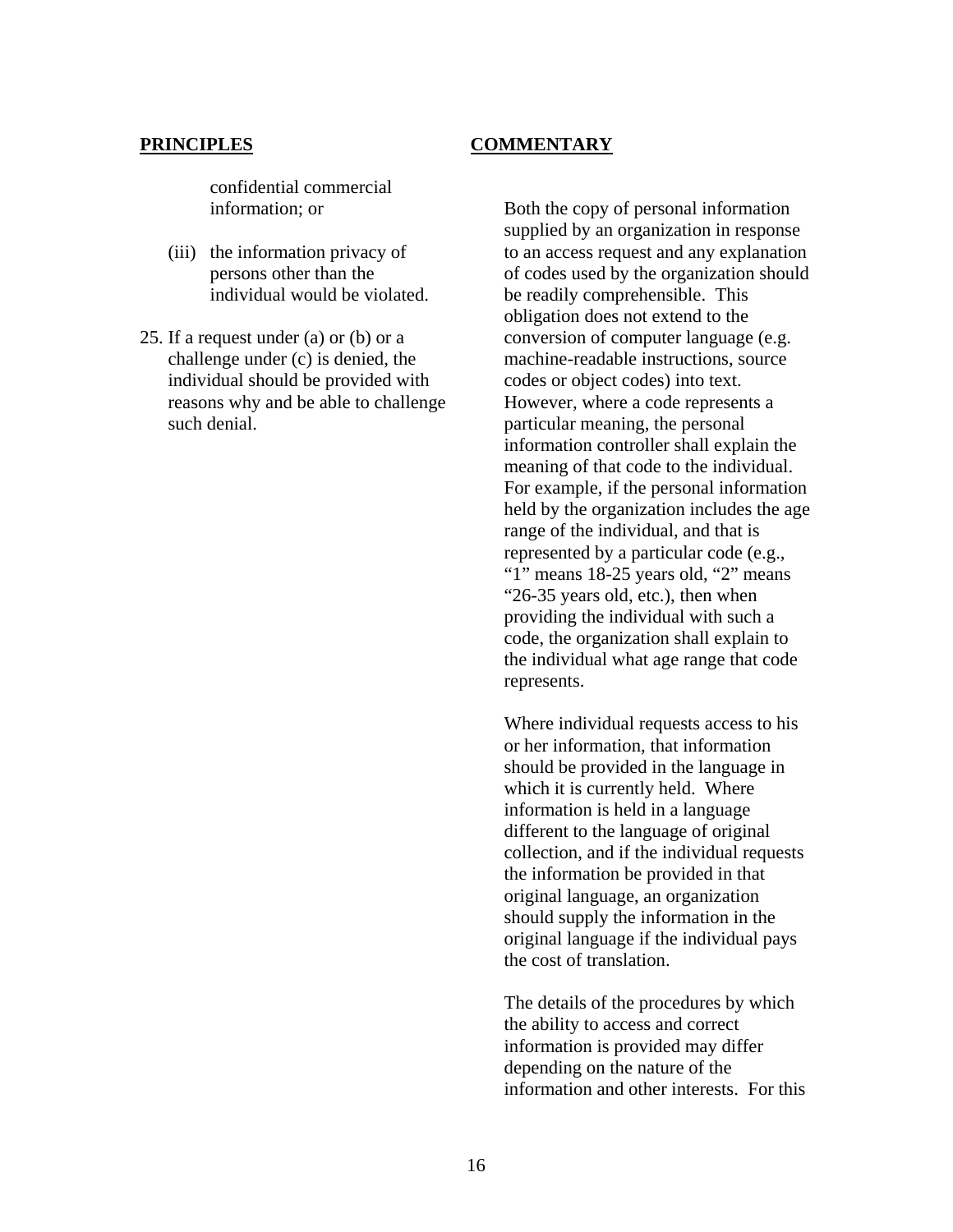reason, in certain circumstances, it may be impossible, impracticable or unnecessary to change, suppress or delete records.

Consistent with the fundamental nature of access, organizations should always make good faith efforts to provide access. For example, where certain information needs to be protected and can be readily separated from other information subject to an access request, the organization should redact the protected information and make available the other information. However, in some situations, it may be necessary for organizations to deny claims for access and correction, and this Principle sets out the conditions that must be met in order for such denials to be considered acceptable, which include: situations where claims would constitute an unreasonable expense or burden on the personal information controller, such as when claims for access are repetitious or vexatious by nature; cases where providing the information would constitute a violation of laws or would compromise security; or, incidences where it would be necessary in order to protect commercial confidential information that an organization has taken steps to protect from disclosure, where disclosure would benefit a competitor in the marketplace, such as a particular computer or modeling program.

"Confidential commercial information" is information that an organization has taken steps to protect from disclosure, where such disclosure would facilitate a competitor in the market to use or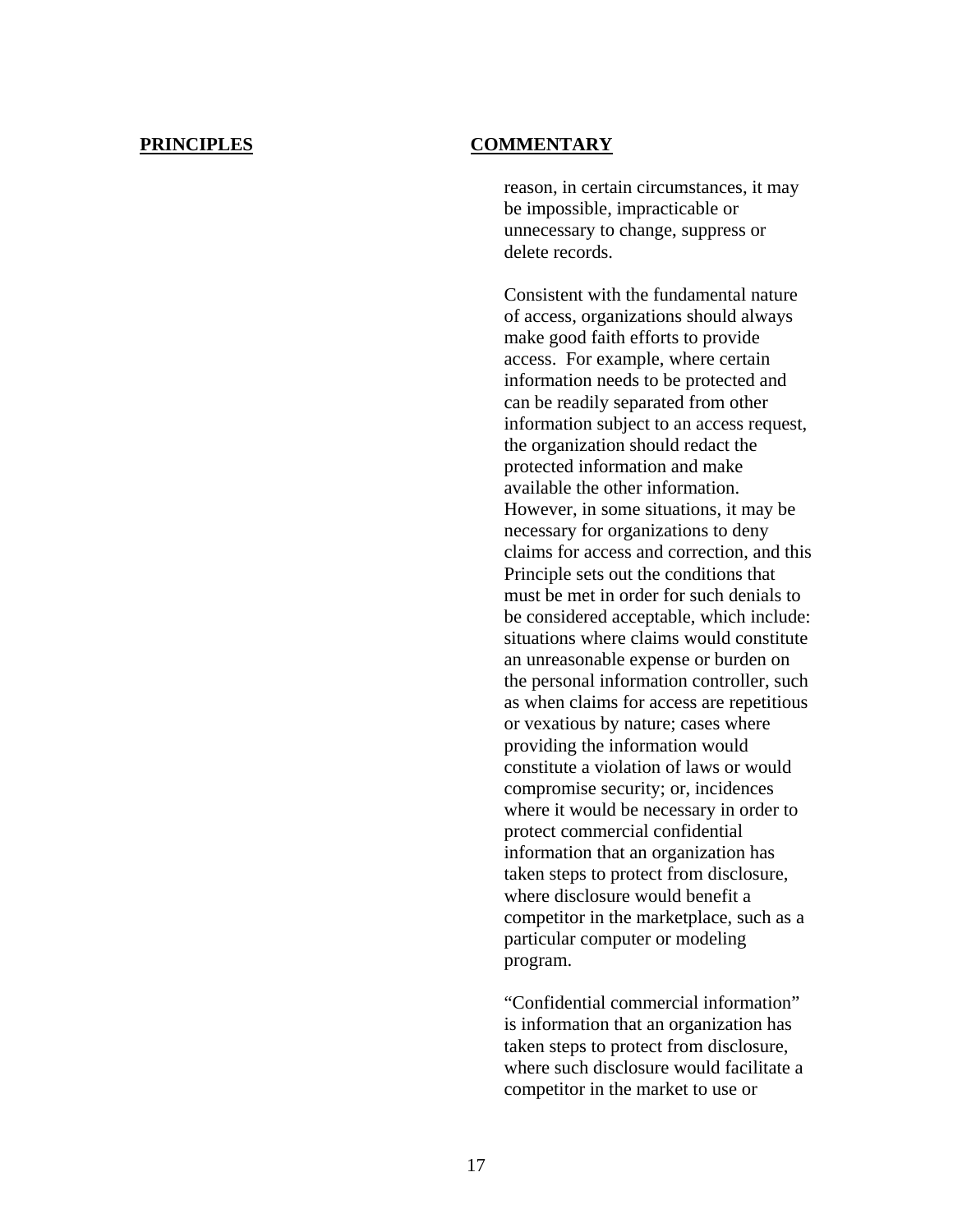exploit the information against the business interest of the organization causing significant financial loss. The particular computer program or business process an organization uses, such as a modeling program, or the details of that program or business process may be confidential commercial information. Where confidential commercial information can be readily separated from other information subject to an access request, the organization should redact the confidential commercial information and make available the nonconfidential information, to the extent that such information constitutes personal information of the individual concerned. Organizations may deny or limit access to the extent that it is not practicable to separate the personal information from the confidential commercial information and where granting access would reveal the organization's own confidential commercial information as defined above, or where it would reveal the confidential commercial information of another organization that is subject to an obligation of confidentiality.

When an organization denies a request for access, for the reasons specified above, such an organization should provide the individual with an explanation as to why it has made that determination and information on how to challenge that denial. An organization would not be expected to provide an explanation, however, in cases where such disclosure would violate a law or judicial order.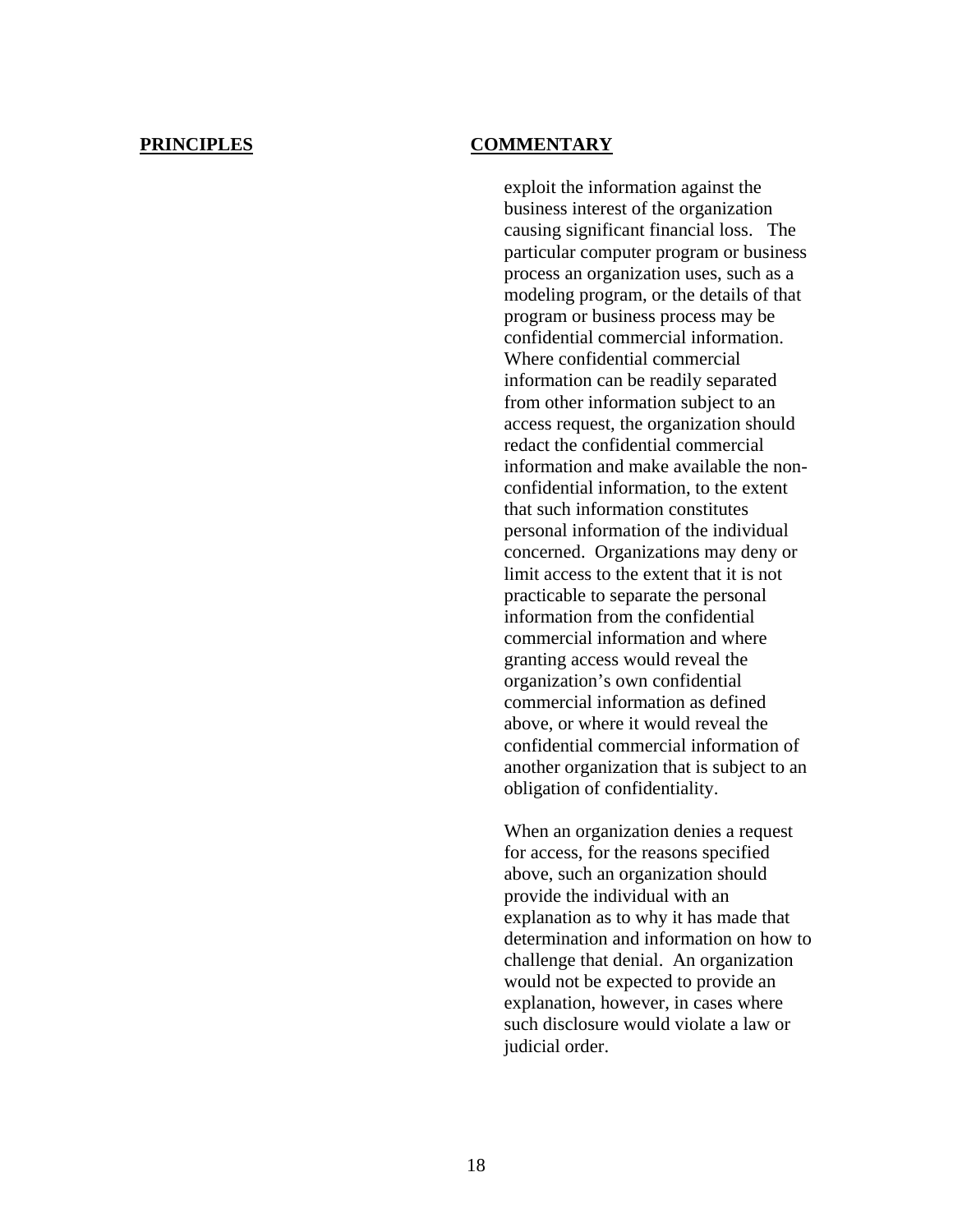### **IX. Accountability**

- 26. A personal information controller should be accountable for complying with measures that give effect to the Principles stated above. When personal information is to be transferred to another person or organization, whether domestically or internationally, the personal information controller should obtain the consent of the individual or exercise due diligence and take reasonable steps to ensure that the recipient person or organization will protect the information consistently with these Principles.
- 26. Efficient and cost effective business models often require information transfers between different types of organizations in different locations with varying relationships. When transferring information, personal information controllers should be accountable for ensuring that the recipient will protect the information consistently with these Principles when not obtaining consent. Thus, information controllers should take reasonable steps to ensure the information is protected, in accordance with these Principles, after it is transferred. However, there are certain situations where such due diligence may be impractical or impossible, for example, when there is no on-going relationship between the personal information controller and the third party to whom the information is disclosed. In these types of circumstances, personal information controllers may choose to use other means, such as obtaining consent, to assure that the information is being protected consistently with these Principles. However, in cases where disclosures are required by domestic law, the personal information controller would be relieved of any due diligence or consent obligations.

### **Part. IV. Implementation**

27. Part IV provides guidance to Member Economies on implementing the APEC Privacy Framework. Section A focuses on those measures Member Economies should consider in implementing the Framework domestically, while Section B sets out APEC-wide arrangements for the implementation of the Framework's cross-border elements. Section B will be addressed in the Future Work of the Privacy Sub Group.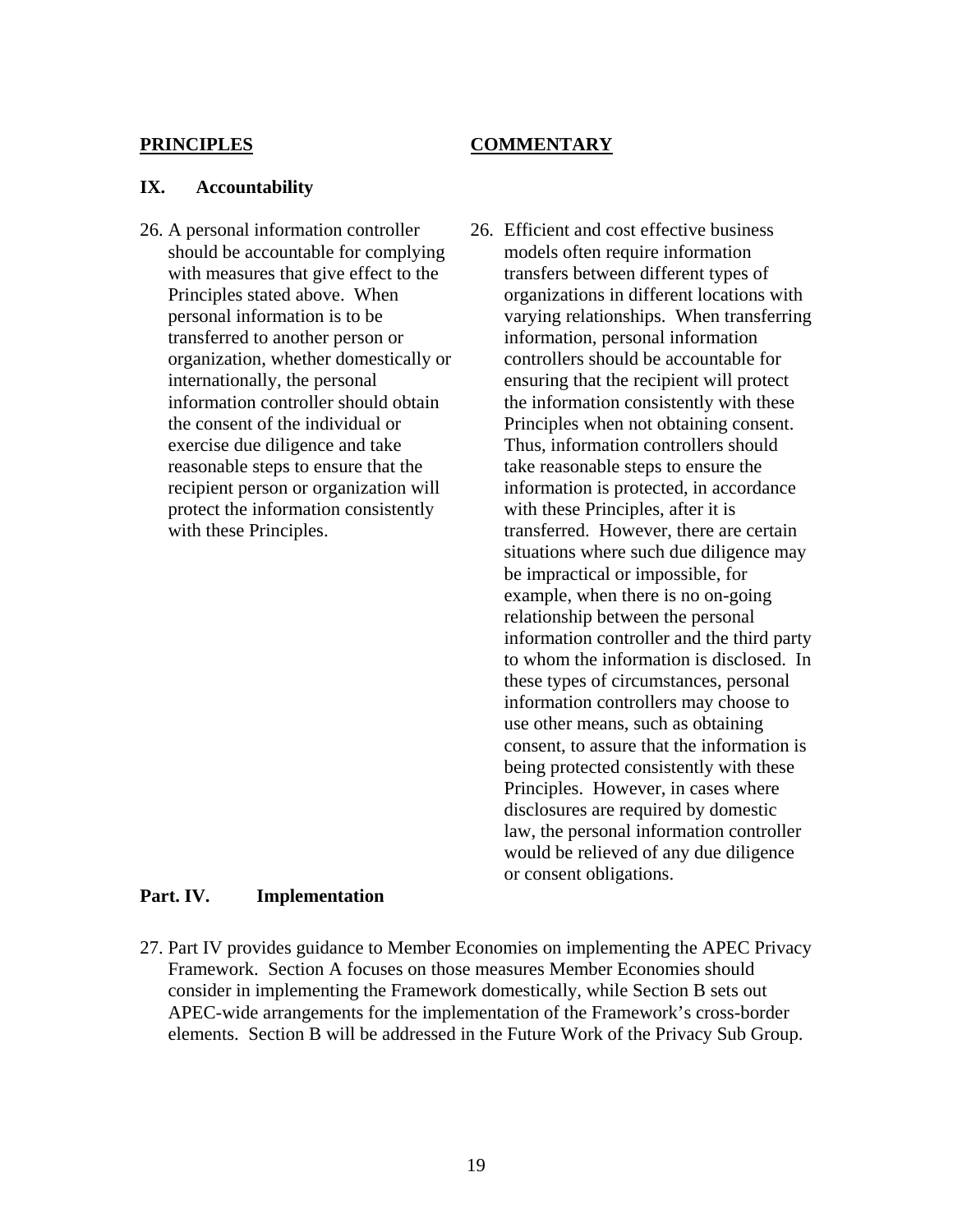# **A. GUIDANCE FOR DOMESTIC IMPLEMENTATION**

# **I. Maximizing Benefits of Privacy Protections and Information Flows**

- 28. Economies should have regard to the following basic concept in considering the adoption of measures designed for domestic implementation of the APEC Privacy Framework:
- 29. Recognizing the interests of economies in maximizing the economic and social benefits available to their citizens and businesses, personal information should be collected, held, processed, used, transferred, and disclosed in a manner that protects individual information privacy and allows them to realize the benefits of information flows within and across borders.
- 30. Consequently, as part of establishing or reviewing their privacy protections, Member Economies, consistent with the APEC Privacy Framework and any existing domestic privacy protections, should take all reasonable and appropriate steps to identify and remove unnecessary barriers to information flows and avoid the creation of any such barriers.

# **II. Giving Effect to the APEC Privacy Framework**

- 31. There are several options for giving effect to the Framework and securing privacy protections for individuals including legislative, administrative, industry selfregulatory or a combination of these methods under which rights can be exercised under the Framework. In addition, Member Economies should consider taking steps to establish access point(s) or mechanisms to provide information generally about the privacy protections within its jurisdiction. In practice, the Framework is meant to be implemented in a flexible manner that can accommodate various methods of implementation, including through central authorities, multi-agency enforcement bodies, a network of designated industry bodies, or a combination of the above, as Member Economies deem appropriate.
- 32. As set forth in Paragraph 31, the means of giving effect to the Framework may differ between Member Economies, and it may be appropriate for individual economies to determine that different APEC Privacy Principles may call for different means of implementation. Whatever approach is adopted in a particular circumstance, the overall goal should be to develop compatibility of approaches in privacy protections in the APEC region that is respectful of requirements of individual economies.
- 33. APEC economies are encouraged to adopt non-discriminatory practices in protecting individuals from privacy protection violations occurring in that Member Economy's jurisdiction.
- 34. Discussions with domestic law enforcement, security, public health, and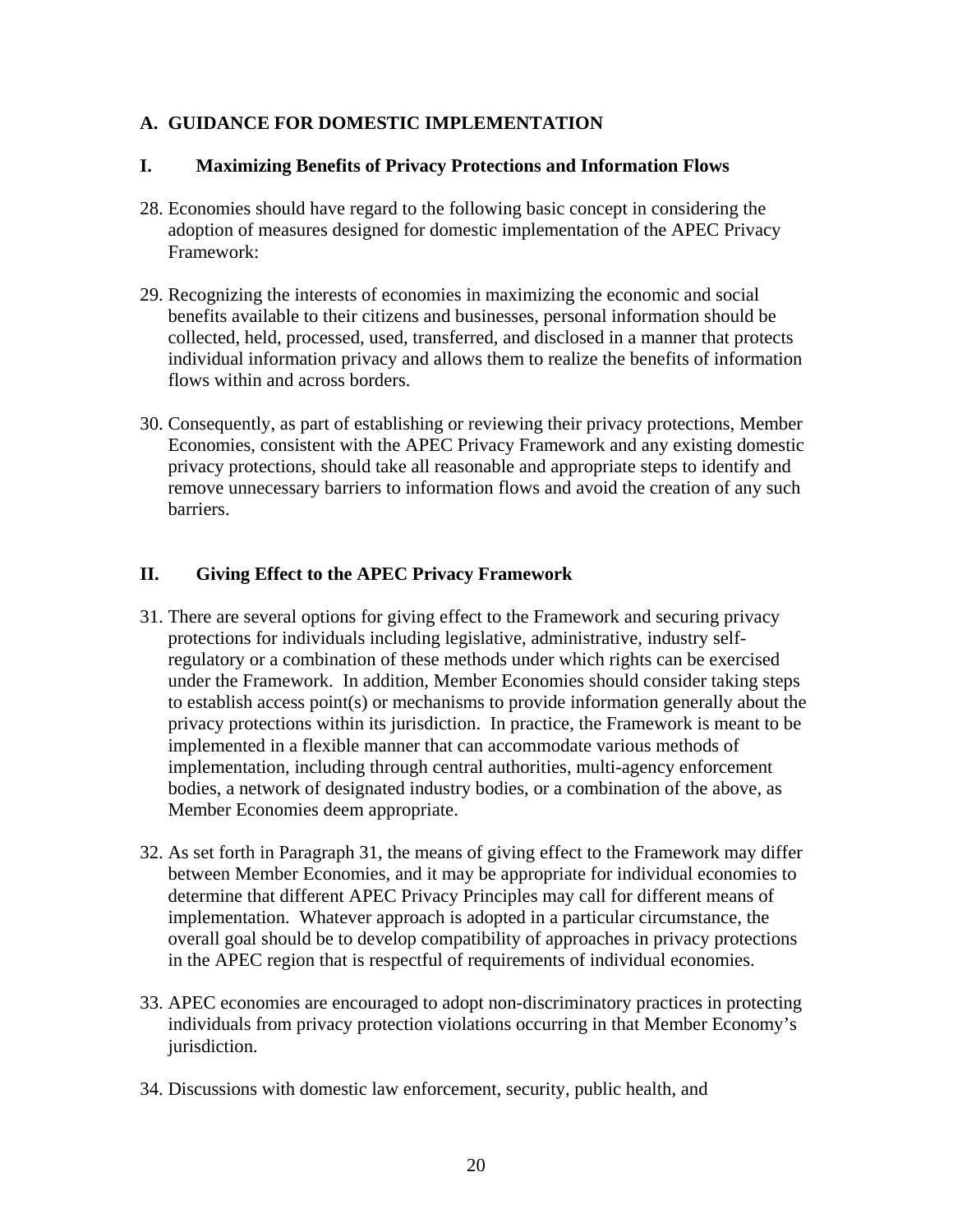other agencies are important to identify ways to strengthen privacy without creating obstacles to national security, public safety, and other public policy missions.

# **III. Educating and publicising domestic privacy protections**

- 35. For all Member Economies, in particular those Member Economies in earlier stages of development of their domestic approaches to privacy protections, the Framework is intended to provide guidance in developing their approaches.
- 36. For the Framework to be of practical effect, it must be known and accessible. Accordingly, Member Economies should:
	- a) publicise the privacy protections it provides to individuals;
	- b) educate personal information controllers about the Member Economy's privacy protections; and,
	- c) educate individuals about how they can report violations and how remedies can be pursued.

# **IV. Cooperation between the Public and Private Sectors**

37. Active participation of non-governmental entities will help ensure that the full benefits of the APEC Privacy Framework can be realized. Accordingly, Member Economies should engage in a dialogue with relevant private sector groups, including privacy groups and those representing consumers and industry, to obtain input on privacy protection issues and cooperation in furthering the Framework's objectives. Furthermore, especially in the economies where they have not established privacy protection regimes in their domestic jurisdiction, Member Economies should pay ample attention to whether private sector's opinions are reflected in developing privacy protections. In particular, Member Economies should seek the cooperation of non-governmental entities in public education and encourage their referral of complaints to privacy enforcement agencies, as well as their continuing cooperation in the investigation of those complaints.

# **V. Providing for appropriate remedies in situations where privacy protections are violated**

38. A Member Economy's system of privacy protections should include an appropriate array of remedies for privacy protection violations, which could include redress, the ability to stop a violation from continuing, and other remedies. In determining the range of remedies for privacy protection violations, a number of factors should be taken into account by a Member Economy including: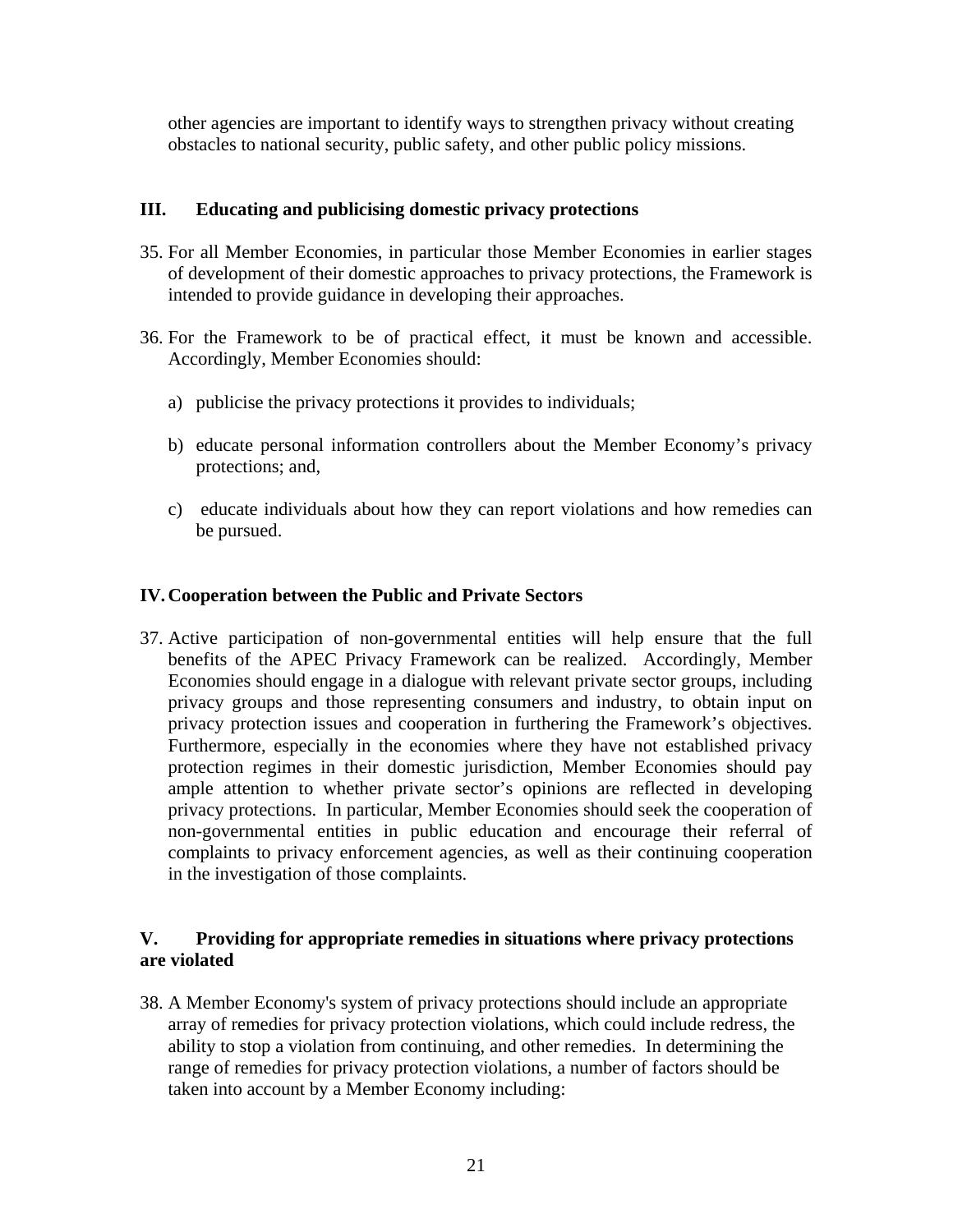- a) the particular system in that Member Economy for providing privacy protections (e.g., legislative enforcement powers, which may include rights of individuals to pursue legal action, industry self-regulation, or a combination of systems); and
- b) the importance of having a range of remedies commensurate with the extent of the actual or potential harm to individuals resulting from such violations.

# **VI. Mechanism for Reporting Domestic Implementation of the APEC Privacy Framework**

39. Member economies should make known to APEC domestic implementation of the Framework through the completion of and periodic updates to the Individual Action Plan (IAP) on Information Privacy.